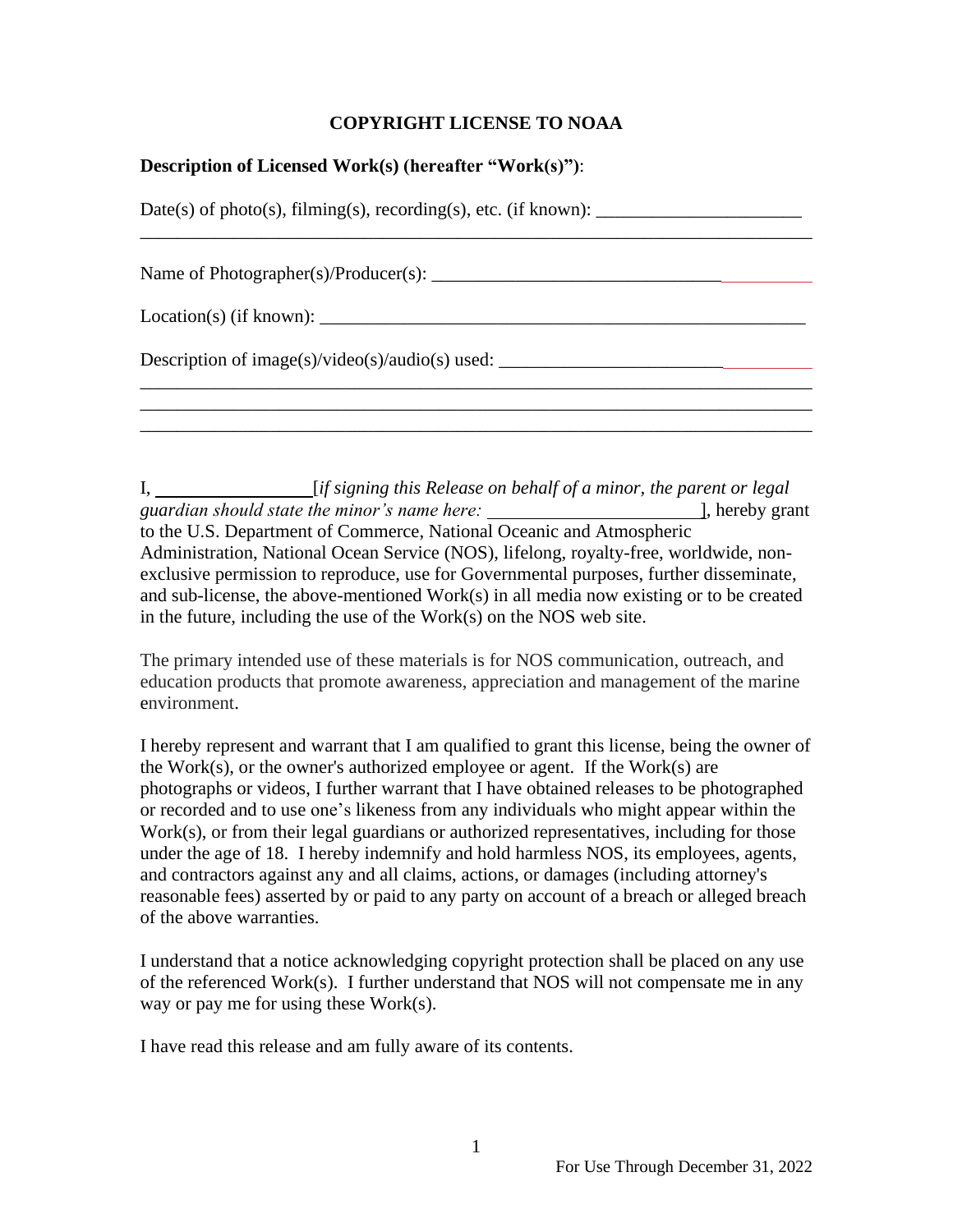## *If 18 or older:*

I further warrant that I am 18 or older, no parental or guardian consent is required, and that I have every right to contract in my own name in the above regard. I further state that I have read this Release and that I am fully familiar with and understand the contents thereof. I agree that this release shall be binding on me, my legal representatives, heirs, and assigns.

|                                                                                                                                                                                                                  |                                                       | Date: $\qquad \qquad$                                                               |
|------------------------------------------------------------------------------------------------------------------------------------------------------------------------------------------------------------------|-------------------------------------------------------|-------------------------------------------------------------------------------------|
| Printed Name: 2008                                                                                                                                                                                               |                                                       |                                                                                     |
|                                                                                                                                                                                                                  |                                                       |                                                                                     |
| Position (if applicable):                                                                                                                                                                                        | <u> 1989 - Johann Stein, fransk politik (d. 1989)</u> |                                                                                     |
|                                                                                                                                                                                                                  |                                                       |                                                                                     |
| If representative of minor:<br>Parental Consent: I am the parent or legal guardian of the minor named above. I have<br>the legal right to consent to and do consent to the terms and conditions of this release. |                                                       |                                                                                     |
|                                                                                                                                                                                                                  |                                                       | Date: $\_\_$                                                                        |
|                                                                                                                                                                                                                  |                                                       |                                                                                     |
|                                                                                                                                                                                                                  |                                                       | Phone $(\_\_\_\_)$ $\_\_\_\_\_\_\$ E-mail: $\_\_\_\_\_\_\_\_\_\_\_\_\_\_\_\_\_\_\_$ |
| <b>Photo/Video/Film Footage Credit</b>                                                                                                                                                                           |                                                       |                                                                                     |
| To the extent practicable and for information purposes, I request that my photo credit                                                                                                                           |                                                       |                                                                                     |

read as follows: